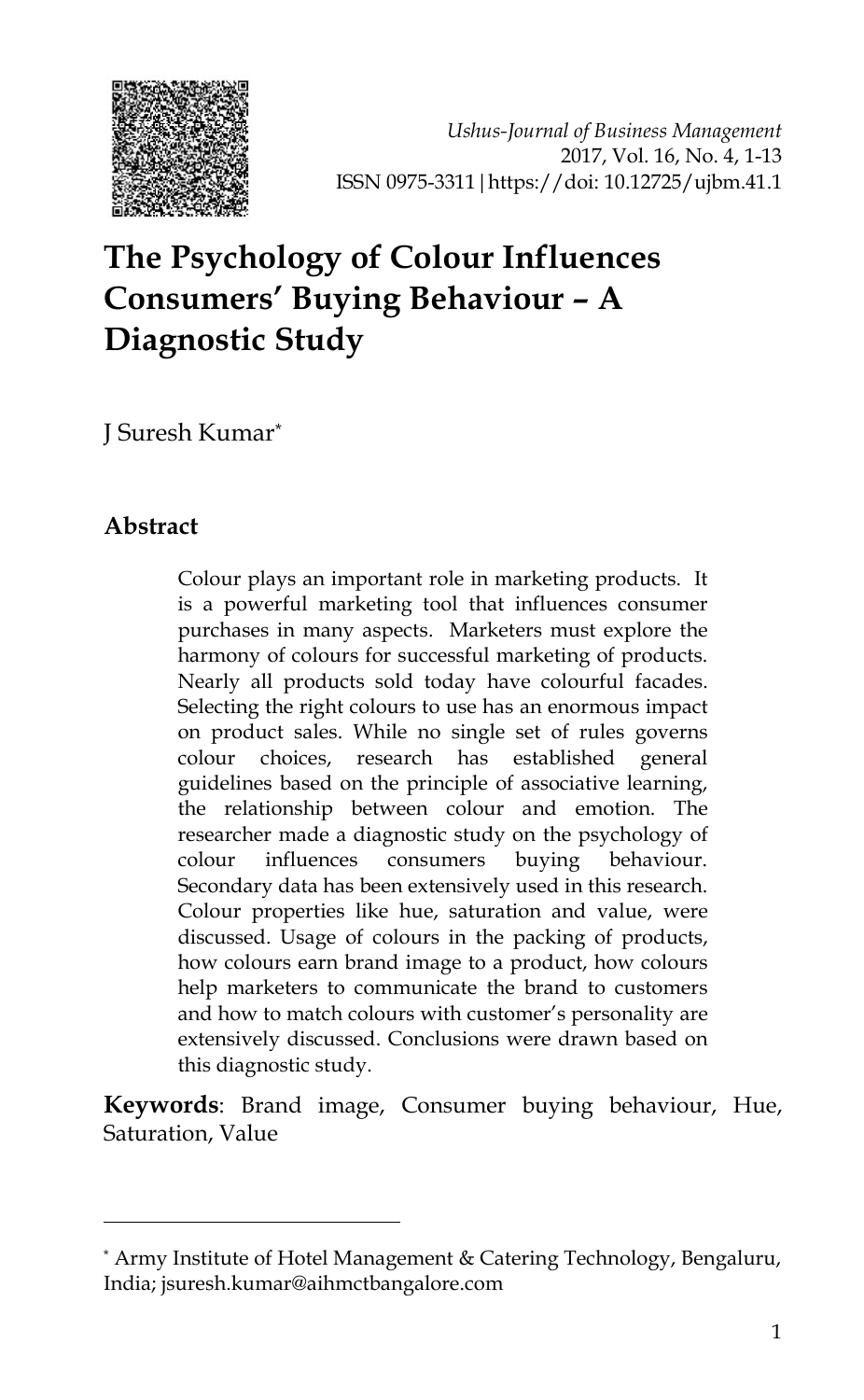## **1.1 Introduction**

Colour plays a major role in marketing products. It has a major influencing effect on consumer buying behaviour. It is a powerful marketing tool that significantly influences consumer purchases, so much so that it accounts for 85% of the reason why someone decides to purchase a product (Hemphill, 1996). Marketers must understand the psychology of colour in order to use it effectively. Psychology of colour is the study of hues as a determinant of human [behaviour.](https://en.wikipedia.org/wiki/Behavior) Colour influences [perceptions](https://en.wikipedia.org/wiki/Perceptions) that are not obvious, such as the taste of food. Colours can also enhance the effectiveness of [placebos.](https://en.wikipedia.org/wiki/Placebo) For example, red or orange pills are generally used as [stimulants.](https://en.wikipedia.org/wiki/Stimulant) Colour can indeed influence a person; however, it is important to remember that these effects differ between people. Factors such as gender, age, and culture can influence how an individual perceives colour. For instance, heterosexual men tend to report that red outfits enhance female attractiveness, while heterosexual females deny any outfit colour impacting that of men.

Psychology of colour is also widely used in [marketing](https://en.wikipedia.org/wiki/Marketing) and [branding.](https://en.wikipedia.org/wiki/Brands) Many marketers see colour as an important part of marketing because colour can be used to influence consumers' emotions and perceptions of goods and services. Companies also use colour when deciding on brand logos. These logos seem to attract more customers when the colour of the brand logo matches the personality of the goods or services, such as the colour pink being heavily used on Victoria's Secret branding. However, colours are not only important for logos and products, but also for window displays in stores. Research shows that [warm colours](https://en.wikipedia.org/wiki/Warm_color) tended to attract spontaneous purchasers, despite [cooler colours](https://en.wikipedia.org/wiki/Cool_colors) being more favourable.

Humans associate colours with meanings. These associations are st udied extensively in this study.

#### **1.2 Statement of the Problem**

Consumer behaviour is one of the complex subjects in the field of marketing. Consumer's behaviour is more dynamic than static and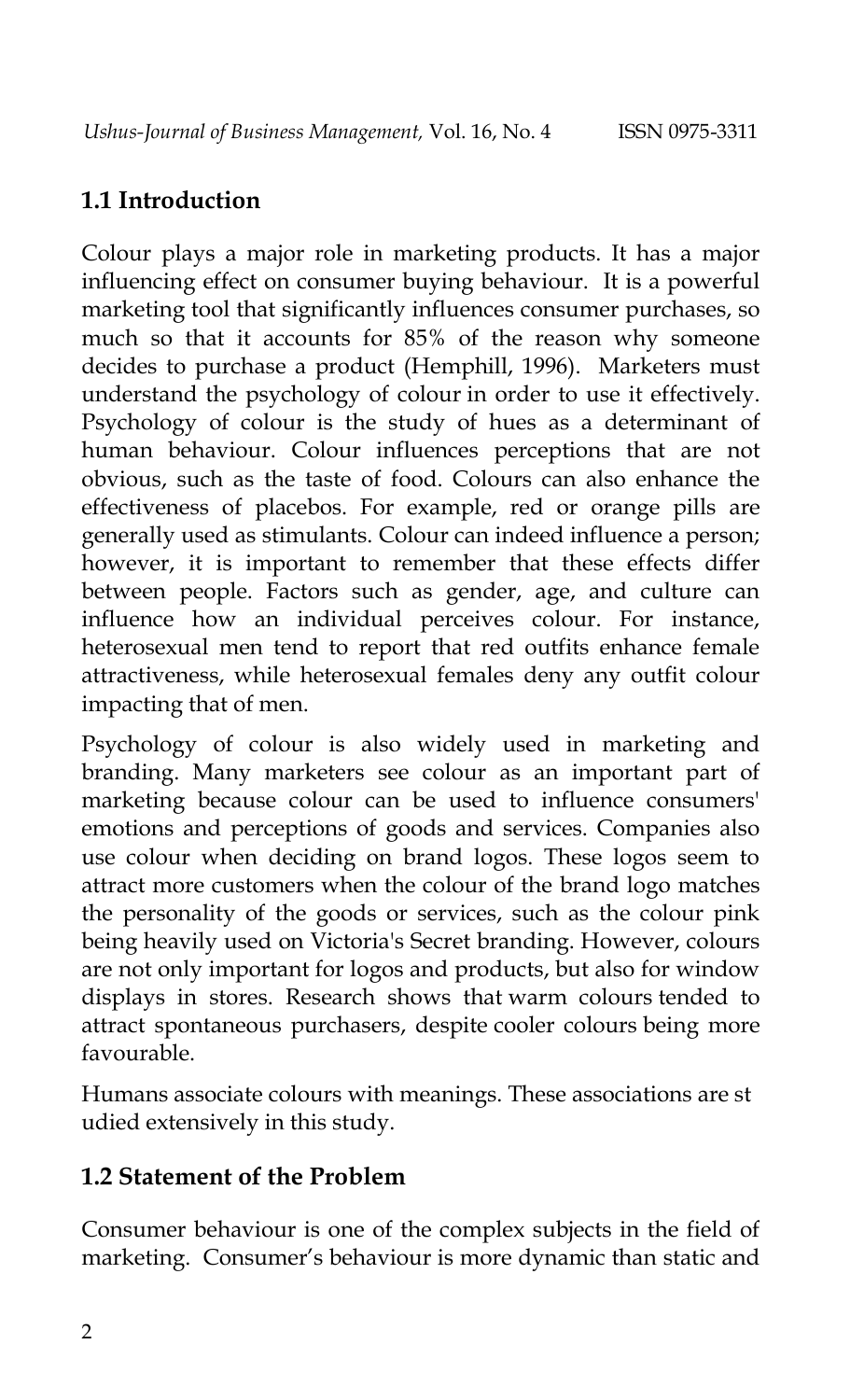it is greatly influenced by many factors. One of the factors is colour which influences the consumers buying behaviour to a greater extent. Influencing effect of consumer behaviour varies with the consumer and is also based on the product, brand personality, etc. A product including packaging and graphics/visual imagery can be designed well, yet have a lifeless or garnish colour palette may contribute to a lack of consumer enthusiasm towards the product. This can be the same for a product and package design or graphics/visual imagery, which may come in an irresistible colour combination, but is poorly designed in terms of form, ergonomics or functionality. The right colour usage may easily persuade a consumer to gravitate to the product despite its poor design. It is essential in design to combine form, function, aesthetics, and colour harmony in a single product. Will the consumer want to buy a poorly thought out design based on an irresistible colour combination? Will a consumer overlook or reject a well-designed graphic or product based on a poor colour combination? This will help some designers understand that colour is essential to design and how it may make a consumer gravitate towards a particular product whether designed well or not. Colour is truly what sells a product. It is the first thing a consumer notices. We don"t live in a black and white world but in a vibrant, lively atmosphere of expressive colours. This has prompted the researcher to make a diagnostic study on the Psychology of Colour Influences on Consumer Buying Behaviour.

# **1.3 Objective of the Study**

Hence, the objective of this research article is

 To understand and explain how the psychology of colour influences buying behaviour of consumer in selecting a product with respect to products package and branding.

## **1.4 Methodology of Research**

This study employs secondary data with exploratory analysis.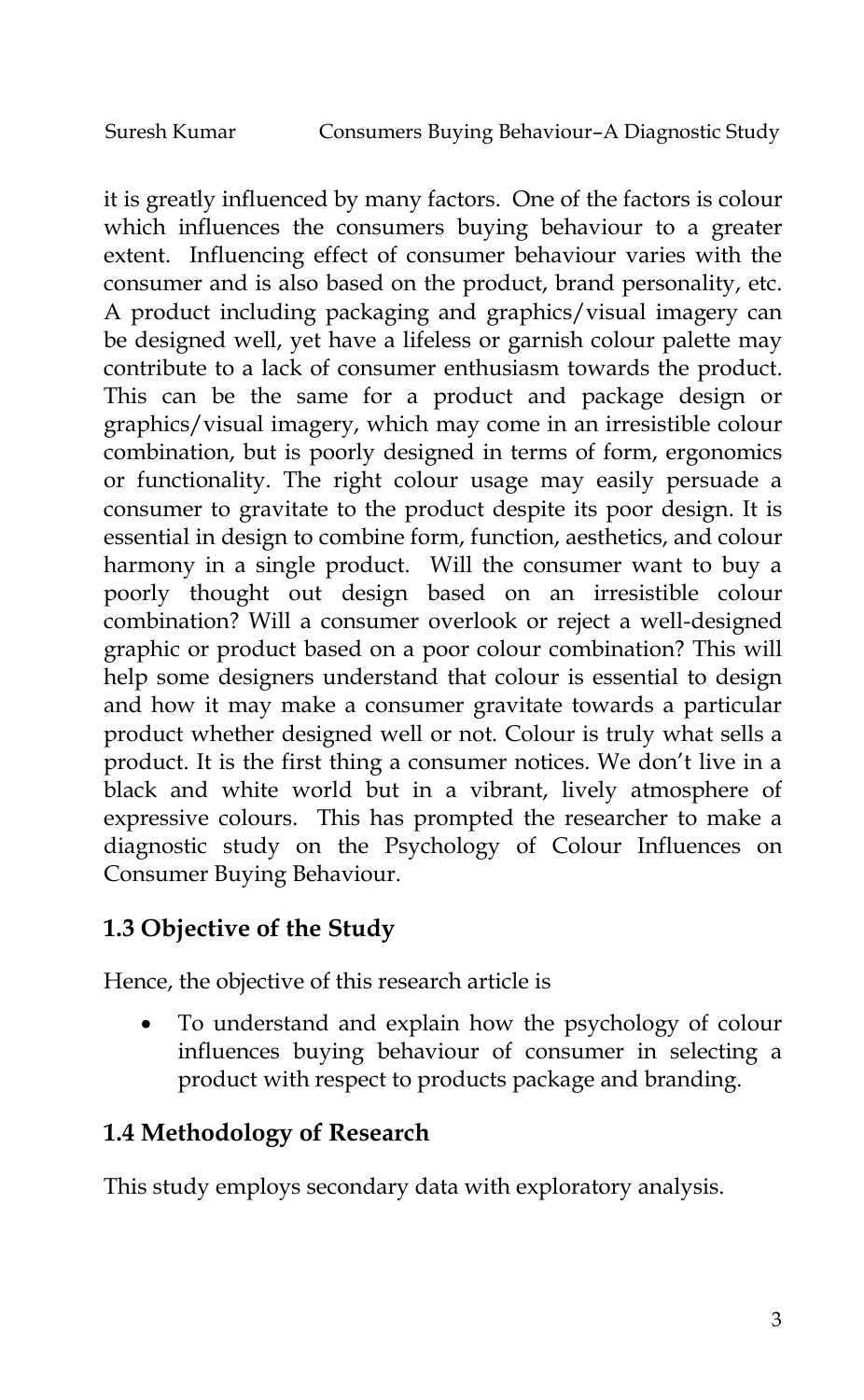The secondary data were collected from journals, magazines, publications, reports, books, dailies, periodicals, articles, research papers, websites, company publications, manuals, booklets etc.

#### **2. Review of Literature**

In the past decade, there has been increased interest in research on colour and psychological functioning. Important advances have been made in theoretical work and empirical work, but there are also important weaknesses in both areas that must be addressed for the literature to continue to develop apace. In this article, The researcher provides brief theoretical reviews of research in this area, in each instance beginning with a historical background and recent advancements, and proceeding to an evaluation focused on weaknesses that provide guidelines for future research.

Colour has three basic properties: Hue, Lightness, and Chroma [\(Fairchild, 2013\)](http://www.ncbi.nlm.nih.gov/pmc/articles/PMC4383146/#B30). Variation in any or all of these properties could influence downstream effect, cognition, or behaviour, yet only hue is considered in most theorising (most likely because experientially, it is the most salient colour property).

Lightness and Chroma also undoubtedly have implications for psychological functioning (e.g., lightness: [Kareklas et al., 2014;](http://www.ncbi.nlm.nih.gov/pmc/articles/PMC4383146/#B60) Chroma: [Lee et al., 2013\)](http://www.ncbi.nlm.nih.gov/pmc/articles/PMC4383146/#B65); lightness has received some attention within conceptual metaphor theory [\(Meier, in press;](http://www.ncbi.nlm.nih.gov/pmc/articles/PMC4383146/#B77) see also [Prado-](http://www.ncbi.nlm.nih.gov/pmc/articles/PMC4383146/#B85)[León and Rosales-Cinco, 2011\)](http://www.ncbi.nlm.nih.gov/pmc/articles/PMC4383146/#B85), but Chroma has been almost entirely overlooked, as has the issue of combinations of hue, lightness, and chroma.

It has been proved that colours have a strong effect on perception and therefore colours of packaging can be important. The right choice of colours is an important factor in creating the impression needed to influence brand and product selection (Gofman 2010). Colour of packaging has an important role in helping the customers make apart one company product from the other. Cheskin (1957) says that the selection of colours and colour combinations is a necessary process for creating a good design package. Colour is a key element of design due to the fact that it is usually vivid and memorable. The package colour can have a significant effect on consumers" ability to recognise a product. Packaging colour draws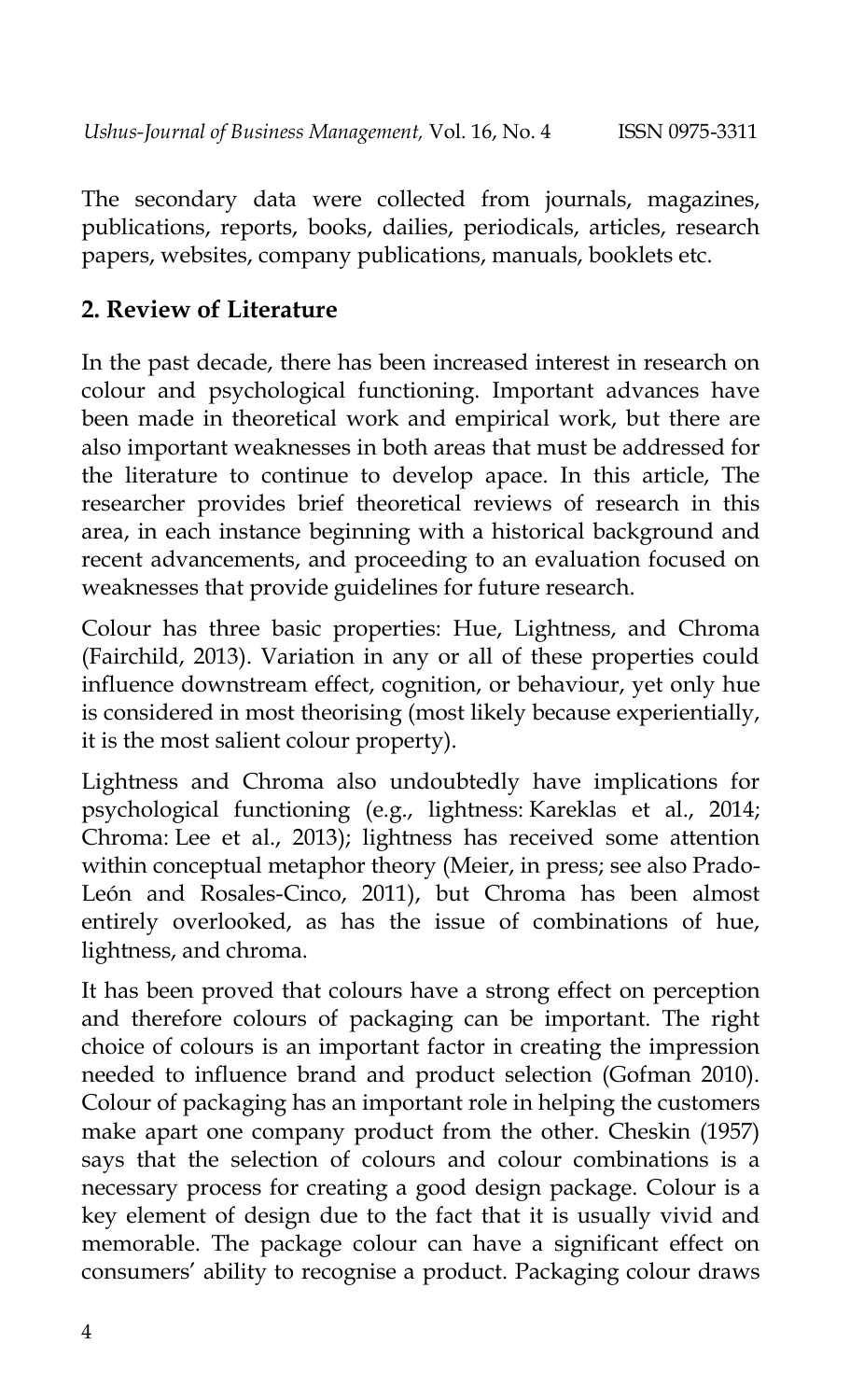```
Suresh Kumar Consumers Buying Behaviour–A Diagnostic Study
```
the attention of the consumers. Every colour creates different meaning according to the consumer perception. White and black colour is used for creating an image of power, red for energy, blue is used for trust, green for balance.

Finally, most theorising has focused on colour as an independent variable rather than a dependent variable; however, it is also likely that many situational and intrapersonal factors influence colour perception (e.g., situational: [Bubl et al., 2009;](http://www.ncbi.nlm.nih.gov/pmc/articles/PMC4383146/#B9) intrapersonal: [Fetterman et al., 2015\)](http://www.ncbi.nlm.nih.gov/pmc/articles/PMC4383146/#B33).

More or less all products sold today have colourful facades. Selecting the right colours to use has an enormous impact on product sales. While no single set of rules govern colour choices, research has established general guidelines based on the principle of associative learning*,* the relationship between colour and emotion.

# **3. Associative learning**

It is essential to understand and define the three basic principles of colour; hue, saturation, and value to understand associative learning(see figure 1). Hue is the wavelength of a colour and determines its label, such as orange or green. *Saturation* is the intensity of colour or defines how pigmented a colour is. Value is to denote the brightness of a colour. Together, these three factors determine how people perceive colour and thus the associations they form with it.



Fig 1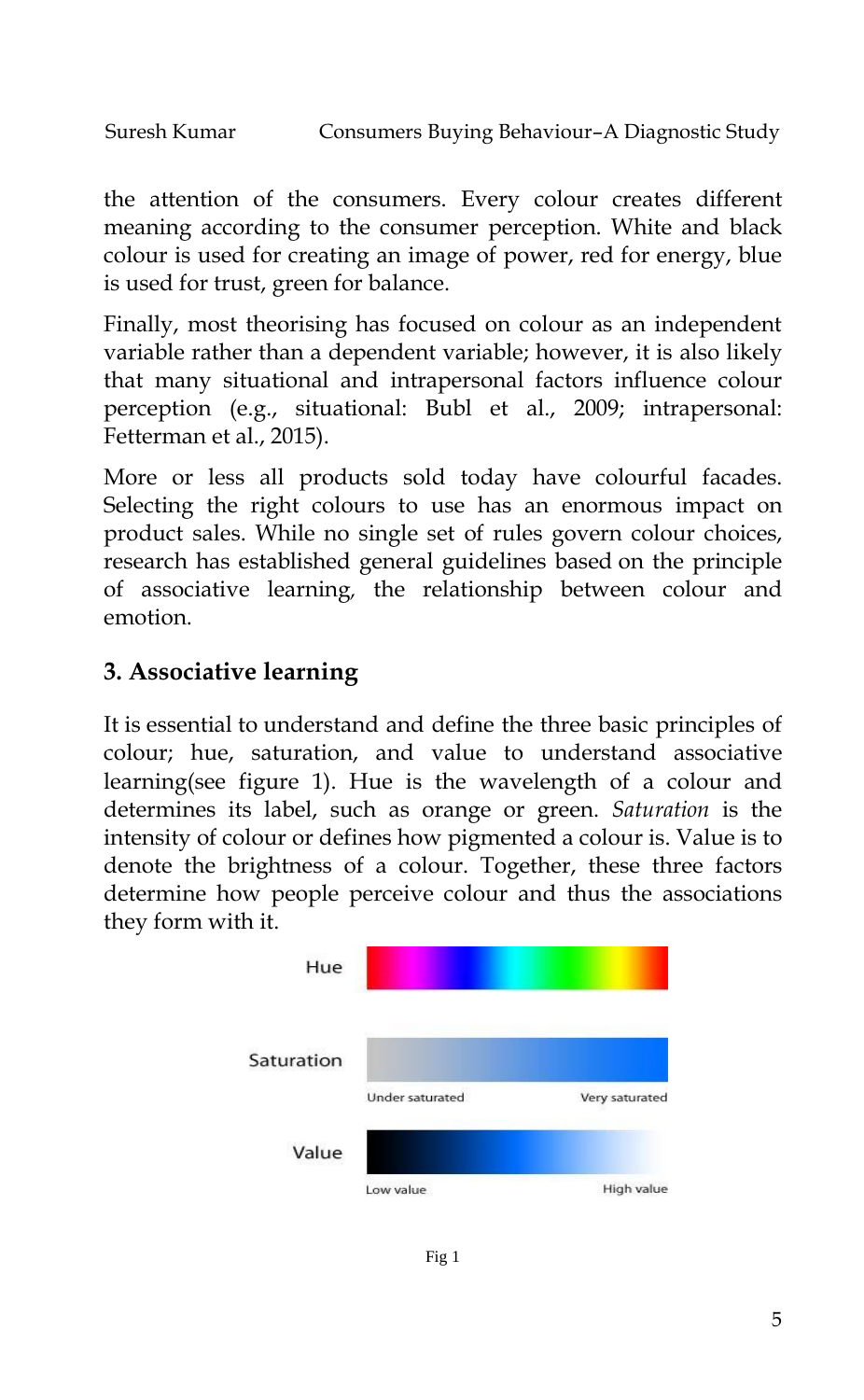A study in the *College Students Journal* reports descriptions given by college students in response to various colours (Naz and Epps, 2004). Findings show that green is primarily associated with nature and elicits positive feelings such as relaxation and calmness. Blue is associated with water, eliciting positive responses including comfort and peace. Red is associated with love and is considered to be a colour of dominance. Black is associated with power, whereas yellow and orange are associated with happiness.

A second study reports the most common words used to describe these colours (Clarke and Cotsall, 2008). In this study, 75% of participants described red with words like 'anger,' 'energy' and passion. "Orange" and "yellow" elicited more cheerful descriptions. Green and blue were described as 'peaceful,' 'relaxing,' 'clean' and 'calming.' 69% of participants associated black with evil or death, while over 88% of participants used words 'innocence', 'happy' and 'euphoria' to describe white. 70% of participants associated pink with Femininity. Brown, grey, and purple had less agreement on their meaning. This study also reports that the brighter a hue, the more positively it is perceived. This research shows that some colours have stronger associations than others, which is important to keep in mind when designing the package for a product.

#### **4.1 Usage of Colour in Package Designs**

Marketers use colour associations to increase product sales by sending a message to the consumer. Crest 3D Whitestrips, for example, is primarily of blue. Blue is associated with cleanliness, emphasizing the product's promise of clean, white teeth. White's association with purity makes it the ideal accent colour.

Nature Valley Granola Bars are packaged in a green and yellow box. Green is associated with nature and the outdoors, which is appropriate for this product's sales pitch of all natural, and healthy ingredients. Furthermore, it is the easiest for the eyes to process. The yellow colour is associated with Sunshine and optimism, promoting the product in a warm and positive manner.

Apple"s black iPhone box demonstrates the effective use of black in packaging. Although black is linked to death and evil in specific contexts in India, but in this context, it is associated with power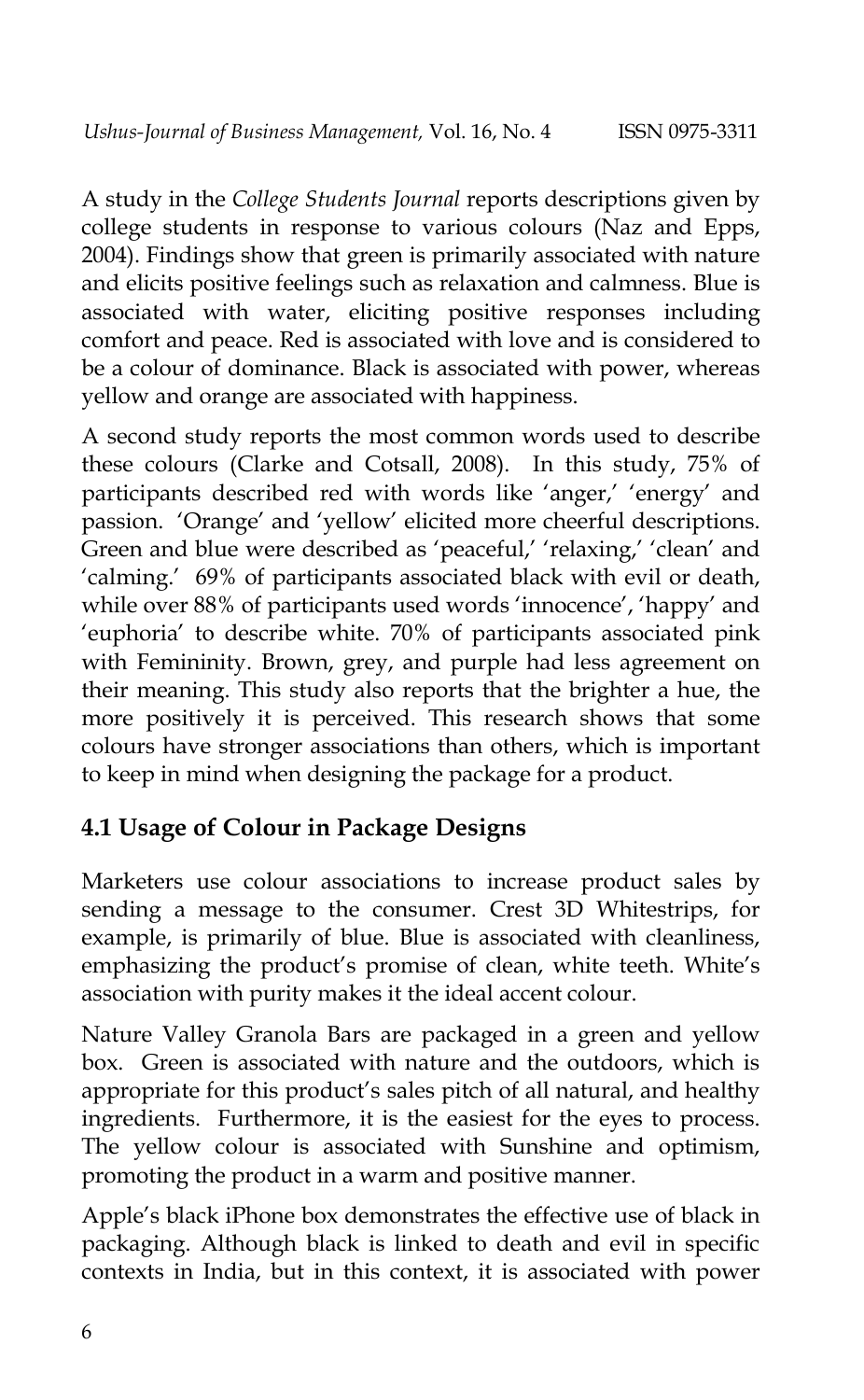and luxury. Apple"s products are expensive and the black colour aids in selling the product as an exclusive, high-quality item. Black is often the colour of choice for electronics and other luxury items.

Table 1 Colour of Packaging Gains the Attention at the Point of Purchase. Influence of the Packaging Colour

|                          | Frequency | Percent | Valid Percent |
|--------------------------|-----------|---------|---------------|
| <b>Strongly Disagree</b> | 12        | 4.5     | 4.5           |
| Disagree                 | 21        | 7.9     | 7.9           |
| Neutral                  | 56        | 21.0    | 21.0          |
| Agree                    | 86        | 32.2    | 32.2          |
| <b>Strongly Agree</b>    | 74        | 27.7    | 27.7          |
| Total                    | 267       | 100     | 100           |

Source: European Journal of Social and Human Sciences, 2014, Vol.(3), № 3

The percent of respondents which agree with the statement (59.9%) is much higher than a percentage of students who disagree with this statement (12.4%). According to peoples" opinion, the colour of packaging gains the attention at the point of purchase.

## **4.2 Colour helps in Recognizing Brand**

Brand recognition is the consumer's ability to identify or associate a product with a brand. Marketers establish brand recognition by using a specific formula of colours and shapes to form a brand mark. The key is consistency; the same colours must be present in all facets of a company. For example, a company's website should be visually relatable to its store and consumer products. Researchers at the University of Loyola found that colour increases brand recognition by up to 80% (Morton, "Why Colour Matters", 2013). In another study, when a group of people were Green and shown 3-second advertisements, over 62% developed an association to a brand based purely on the colours they saw(Chang and Lin, 2010).

Brand recognition has a large impact on consumer purchasing behaviour. Aside from impulse shoppers, many shoppers seek out products of brands they recognize. Successful colour manipulation enables shoppers to quickly and easily identify the brand they are looking for amongst a sea of similar products.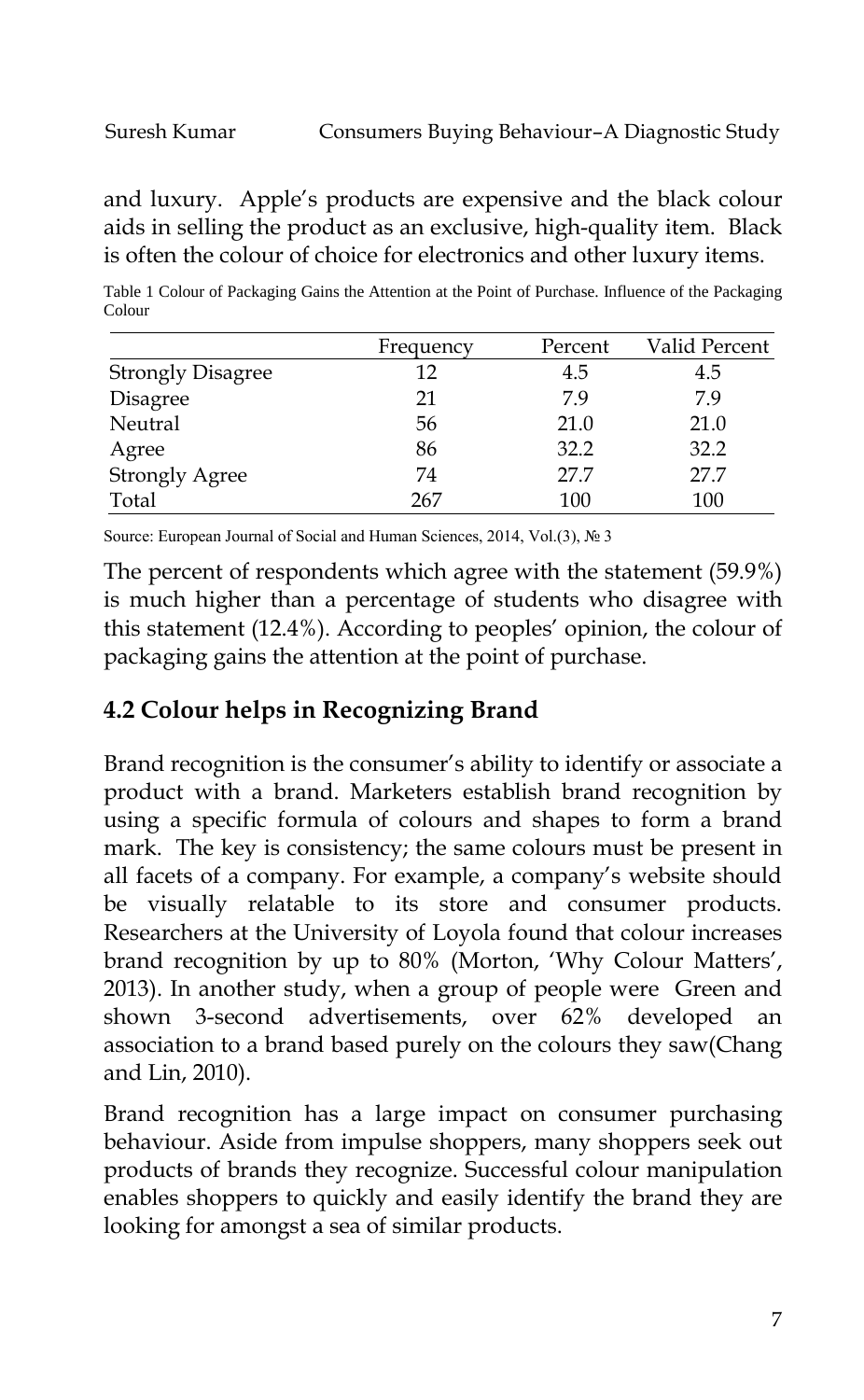Once a company succeeds in establishing brand recognition, it can temporarily manipulate trademark colours to add interest to a product. Heinz, which successfully established brand recognition by using the colour red, introduced EZ Squirt Blastin" Green ketchup in October 2000. This dramatic alteration from the familiar deep-red ketchup bottles boosted product sales by \$23 million. Consumers had developed such strong associations between Heinz and red ketchup bottles that the green bottles attracted attention and drew interest. This illustrates just how powerful colour can be.

#### **4.3 Colour Communicates Brand Image**

Colour helps in establishing brand recognition. It also conveys traits about a company"s personality, or, brand image. In this sense, colour serves as a subliminal language. Colour is a very influential source of information when people are making a purchasing decision. Customers generally make an initial judgment on a product within 90 seconds of interaction with that product and about 62%-90% of that judgment is based on colour. People often see the logo of a brand or company as a representation of that company. Without prior experience of seeing a logo, we begin to associate a brand with certain characteristics based on the primary logo colour.

Colour mapping provides a means of identifying potential logo colours for new brands and ensuring brand differentiation within a visually cluttered marketplace. A study on logo colour asked participants to rate how appropriate the logo colour was for fictional companies based on the products each company produced. Participants were presented with fictional products in eight different colours and had to rate the appropriateness of the colour for each product. This study showed a pattern of logo colour appropriateness based on product function. If the product was considered functional, fulfils a need or solves a problem, then a functional colour was seen as most appropriate. If the product was seen as sensory-social, conveys attitudes, status, or social approval, then a sensory-social colour was seen as more appropriate. Companies should decide what types of products to produce and then choose a logo colour that is connotative with their products' functions.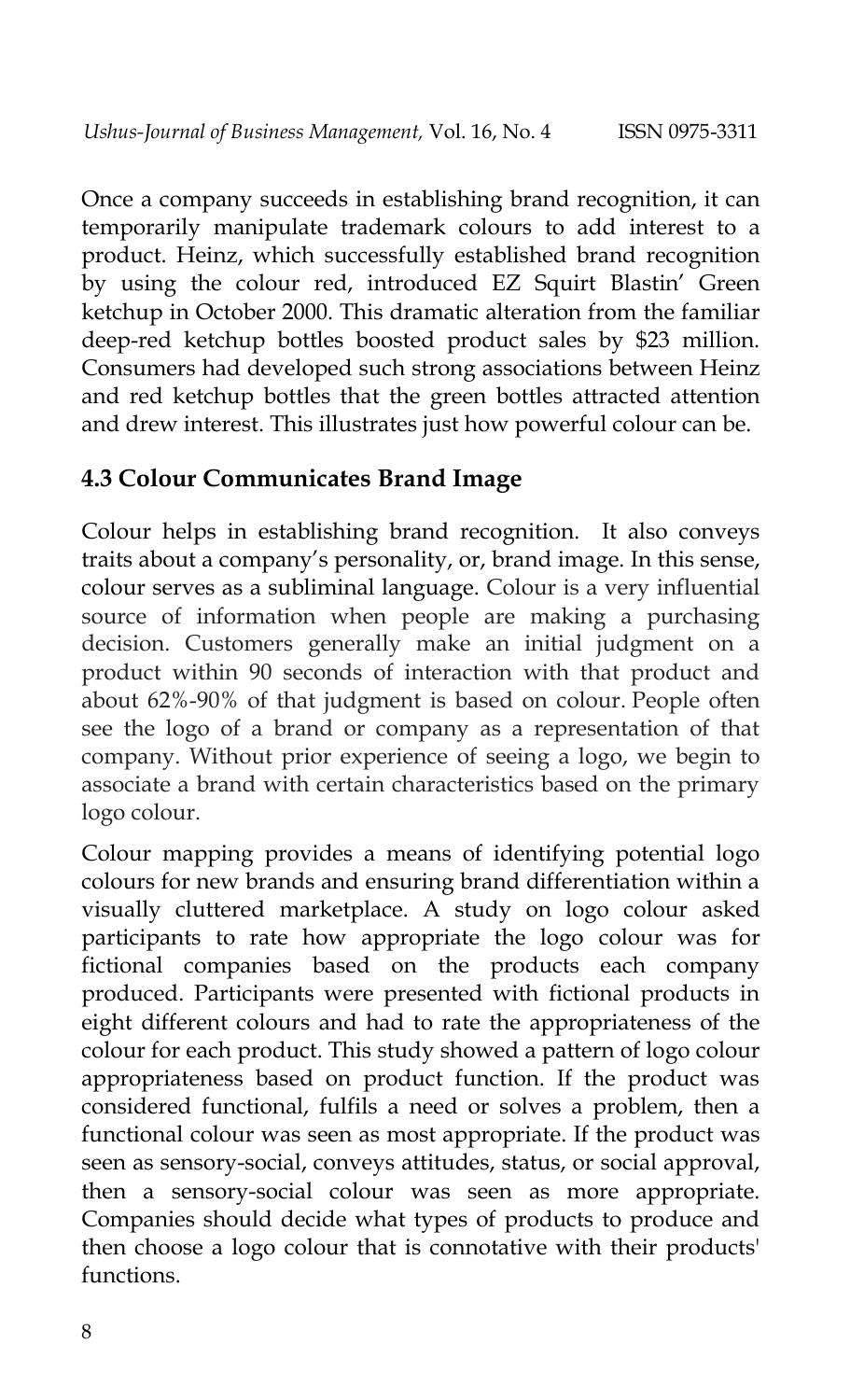Although colour can be useful in marketing, its value and extent of use depend on how it is used and the audience it is used on. The use of colour will have different effects on different people; therefore experimental findings cannot be taken as universally true. A study in the African Journal of Business Management reveals how consumers perceive the colours used by companies like Coco-Cola, Hermes, Starbucks, and IBM.

Participants considered the red of Coca-Cola conveys stimulus, vividness, youth, happiness and energy. Participants regarded Hermes as signifying courage, ego, uniqueness, differentiation; they also considered that the green of Starbucks conveys quiet, leisure, youth, staidness and comfort. Participants perceive IBM as reliable, staid, professional, cool, novel and trustworthy. (Chang, Lun, and Lin 2010).

In addition, the colours purple, white, and yellow reflect the following traits, respectively: imaginative, down-to-earth, and spirited. Companies choose colours for their logos and store designs not just because they look good, but to communicate specific qualities about a service or product.

For example, McDonald's, Wendy"s, and Burger King use red and yellow in their logos and store exteriors' convey urgency, energy, and speed. This communicates to the consumer that they are fast and efficient. Companies like Whole Foods use green for their logo and store signs, which communicate that they are environmentally conscious. UPS"s deep brown logo and delivery trucks communicate UPS"s promise to deliver packages in a reliable and consistent manner.

# **4.4 Tuning Colours to Match Consumer Personality**

While some colour associations appear to be strongly rooted, a lot depends on the personality, age gender, and cultural background of the consumer. For example, different shades of colour appeal to specific personality types of shoppers. Fast food restaurants and clearance sales use stimulant colours like red, orange, and black to elicit a sense of urgency in impulse buyers. Retail clothing stores use lighter colours like pink and sky blue to evoke calm, soothing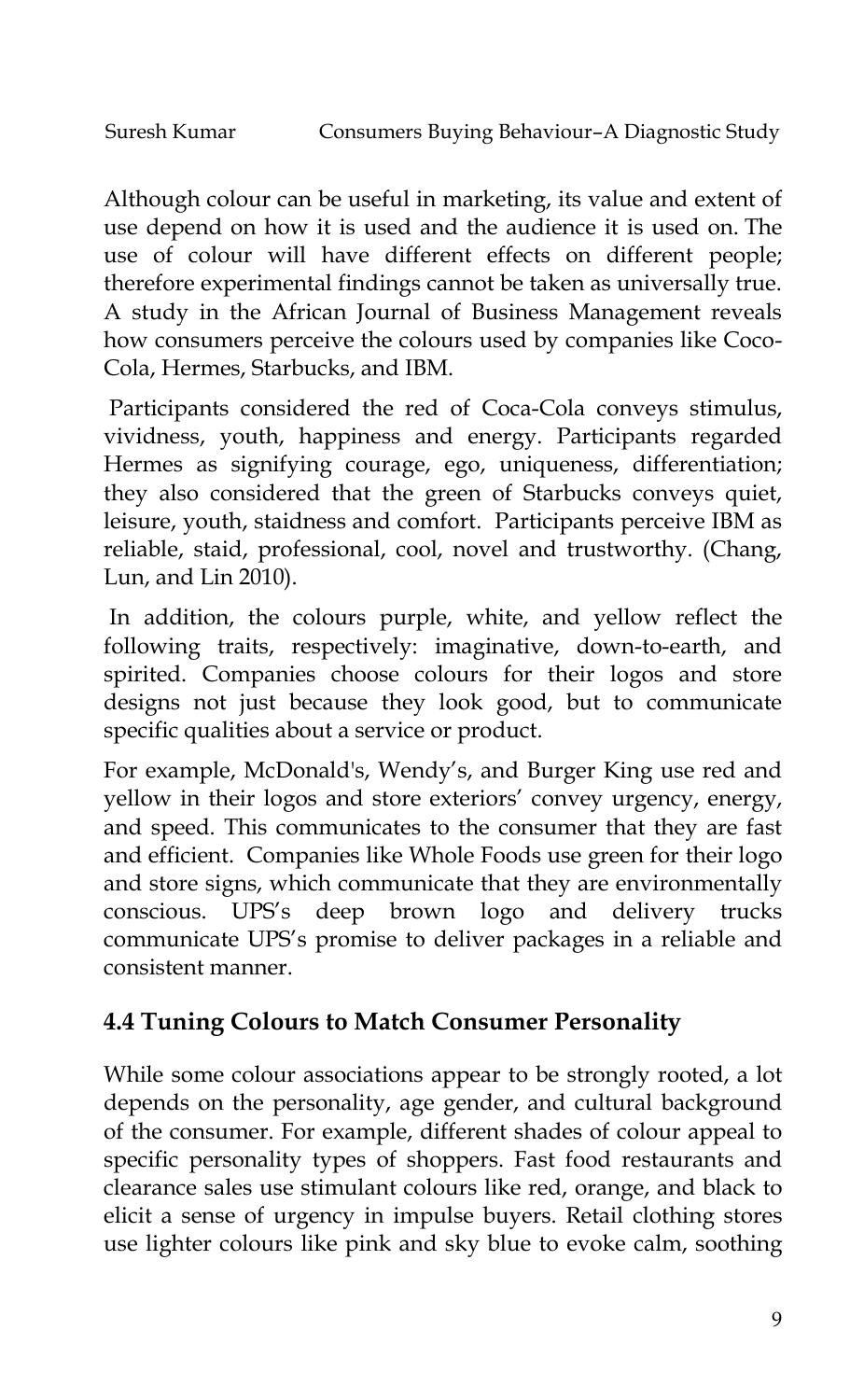experience for traditional shoppers who prefer to browse through items at a leisurely pace.

| <b>Type of Consumer</b>   | Place                     | Colour               |
|---------------------------|---------------------------|----------------------|
| <b>Traditional buyers</b> | Clothing stores           | Rose, Sky blue, Pink |
| Buyers on budget          | Large Dept. Stores, Banks | Teal, Navy Blue      |
| Impulse buyers            | Outlet malls, Fast food   | Black, Red, Royal    |
|                           |                           | Blue, Orange         |

Table 2 Type of Consumers

Table 3 Colour Preferences Based on Gender

| Gender       | <b>Cool Colours</b> |  |  |
|--------------|---------------------|--|--|
| <b>WOMEN</b> | 76%                 |  |  |
| MEN          | 56%                 |  |  |

*Source: Journal of Genetic Psychology (Hemphill, 1996)*

Men also prefer orange to yellow, while women prefer yellow to or ange. Men"s favourite colours

include blue, black, brown, green, and red, while women like blue, orange, yellow, purple, green, and red the best. Colour prefer ences and emotional connections to colour also change with age.

For example, seven-year-olds prefer the colour yellow much more so than adults. (Boyatsiz and Varghese, 1994).

Studies have shown women tend to be more emotional and deliberate shoppers compared to men who are considered more decisive and efficient. However, heart rates of both men and women have been detected to go up when consumers are confronted with a good sale. This demonstrates that colour is an effective manipulative tool that should be seized and used to its full advantage by designers. Eiseman concludes that people in the fifty to sixty age ranges are the biggest spenders because they are more likely to have an expendable income and teens are also big spenders because they are competing with staying trend relevant amongst their social groups.

According to Eiseman, "95% of consumer's decision-making is dictated by the subconscious and approximately 5% is rational" (Eiseman, 69). This is why colour is so important when creating a brand and selling a product or service. It is what establishes a consumer"s first impression, whether positive or negative.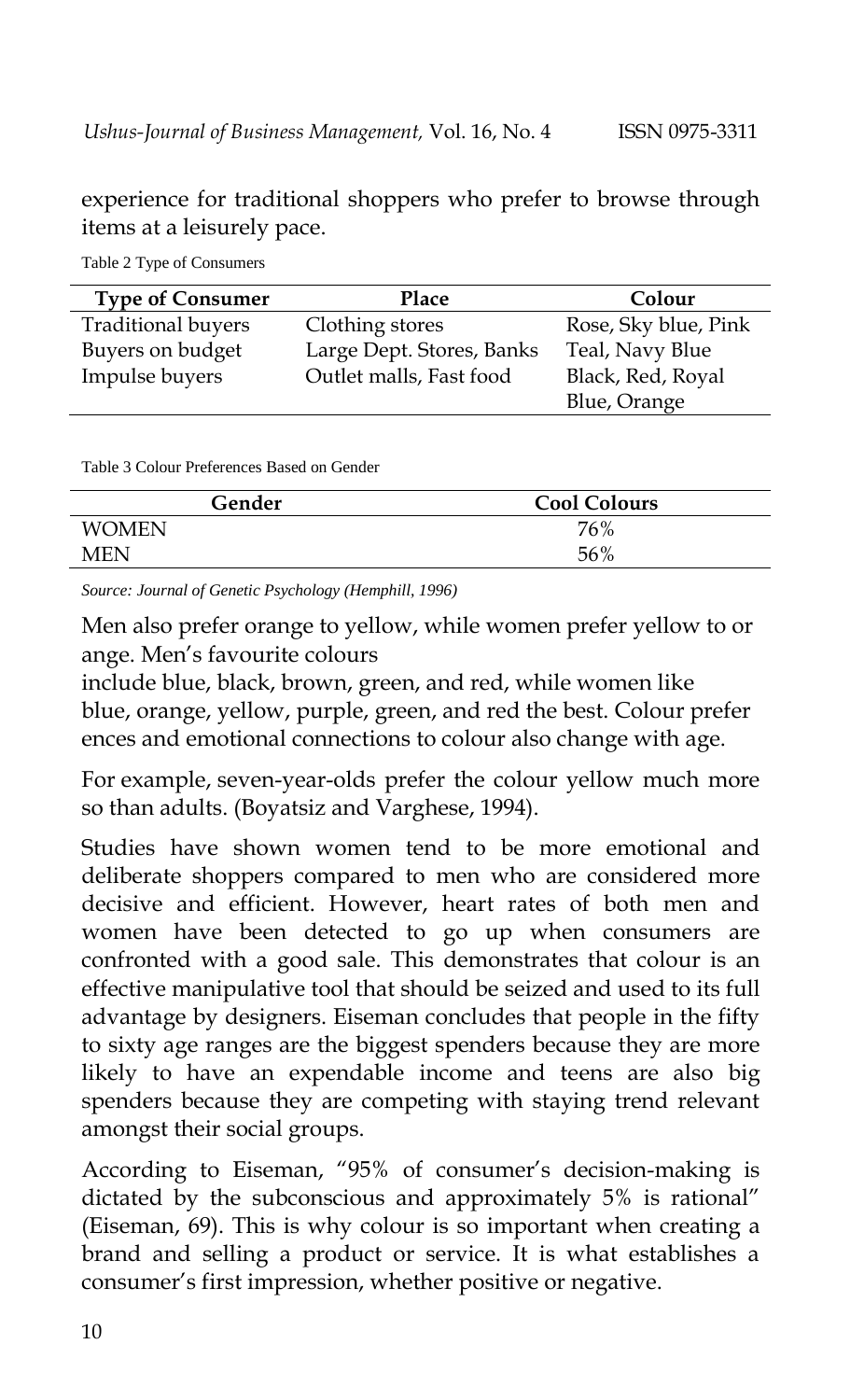Table 4

| Colour | India                     | China                      | Japan             | Thailand                              |
|--------|---------------------------|----------------------------|-------------------|---------------------------------------|
| Red    | Fear, fire                | Good luck,<br>celebrations | Anger &<br>danger | Sunday                                |
| Yellow | Sacred,<br>auspicious     | Sacred, Royal              | Courage           | Royal colour &<br>colour of<br>Monday |
| Green  | Hope, harvest             | New life,<br>fertility     | Eternal<br>life   | Colour of<br>Wednesday                |
| Blue   | National sports<br>colour | Immortality                | Everyday<br>life  | Colour of<br>Friday                   |

### **5. Findings**

Colour preferences also vary depending on age and gender. Research findings reveal that 76% of women prefer cool colours compared to 56% of men (Hemphill, 1996).

Truly, there is no universal colour scheme. Colours possess a multitude of meanings depending on the cultural context (table 4). Purple is associated with regality in Europe but signifies excessive spending in China. The colour white implies purity in both the United States and the Middle East, yet in Japan and China, this colour is associated with death and mourning.

In the U.S. blue is a colour linked to trust and authority, which is why it is the most prevalent colour used in business ads across the country. In Japan, on the other hand, blue represents immorality or treachery, which are not qualities businesses wish to convey to customers.

# **6. Conclusion**

Colour is an important factor influencing the consumer buying decision process. It is not simply an afterthought when it comes to product packaging and company branding. Marketers and businessmen invest sufficient time in selecting colours that reflect the values of the company and preferences of the target audience.

The reward for doing so is increased sales, brand recognition and consumer loyalty. Product packaging, branding, and consumer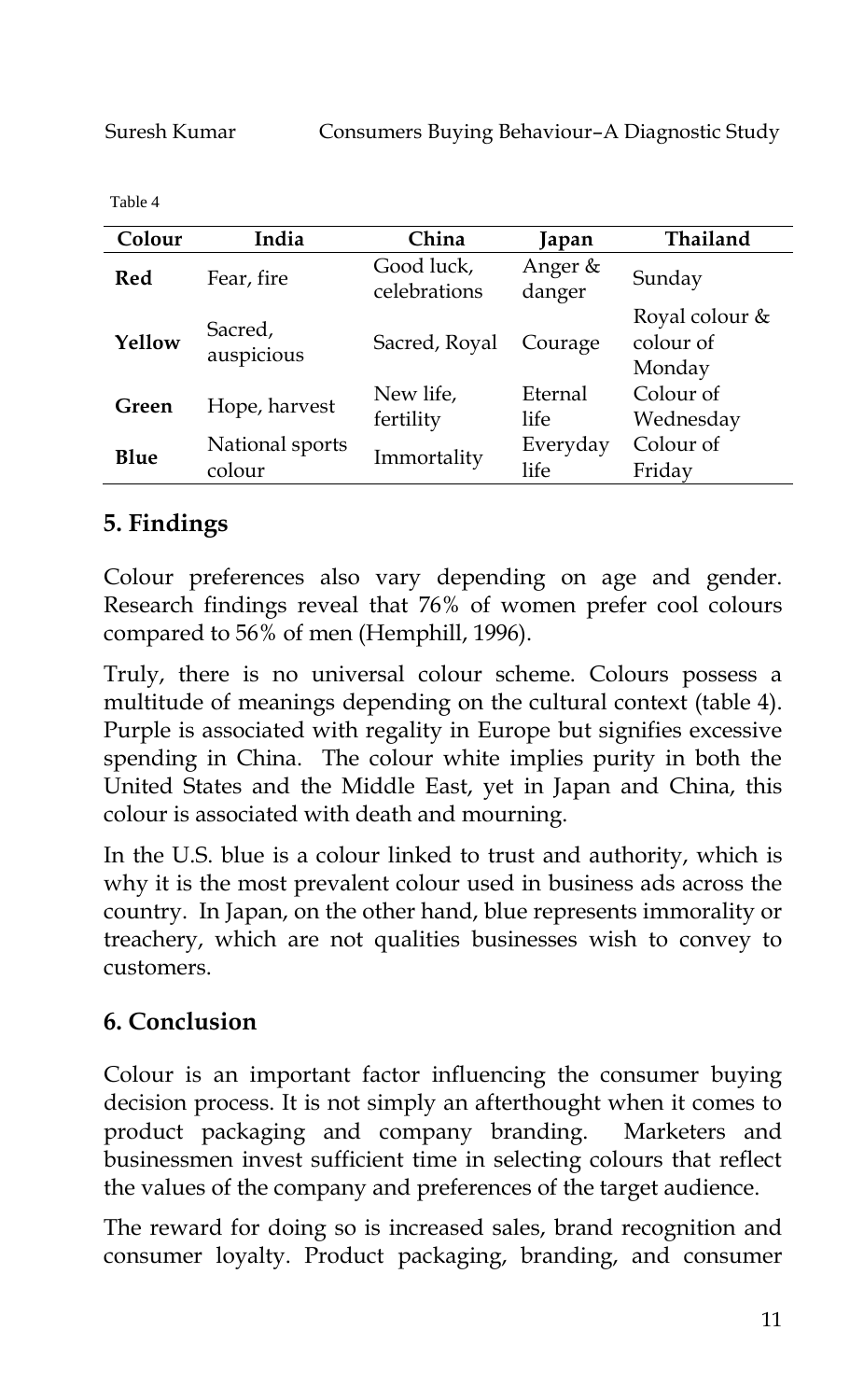awareness all operate on different psychological principles. Colour has a big role to play in maximising success. Hence, it is necessary to understand the colour's harmony, its impact and principles, thus anticipating and planning how consumers will react to the selected colours.

It is important to recognize that colour trends are not permanent, and can fluctuate over a period of time. Therefore, it is important to stay up to date with current marketing research on colour in order to make the best decisions for a company. Neuromarketing is a new concept in marketing which can have great influence and role to play in understanding consumer behaviour with respect to colours. The researcher suggests that Neuro Marketing can be exploited in understanding consumers' psychology with respect to colours.

In both reviewing advances in and identifying weaknesses of the literature on colour and psychological functioning, it is important to bear in mind that the existing theoretical and empirical work is at the nascent stage of development. Findings from colour research can be provocative and media-friendly, and the public (and the field as well) can be tempted to reach conclusions before the science is fully in place. There is considerable promise in research on colour and psychological functioning, but considerably more theoretical and empirical work needs to be done, so that the full extent of this promise can be discerned and, hopefully, fulfilled.

## **References**

- Boyatzis, C. J., & Varghese, R. (1994). Children's emotional associations with colors. *The Journal of genetic psychology*, *155*(1), 77-85.
- Bubl, E., Kern, E., Ebert, D., Bach, M., & Van Elst, L. T. (2010). Seeing gray when feeling blue? Depression can be measured in the eye of the diseased. *Biological psychiatry*, *68*(2), 205-208.
- Chang, W. L., & Lin, H. L. (2010). The impact of color traits on corporate branding. *African Journal of Business Management*, *4*(15), 3344.
- Clarke, T., & Costall, A. (2008). The emotional connotations of color: A qualitative investigation. *Color Research & Application*, *33*(5), 406-410.

Fairchild, M. D. (2013). *Color appearance models*. NY: Wiley Press.

Fetterman, A. K., Liu, T., & Robinson, M. D. (2015). Extending color psychology to the personality realm: Interpersonal hostility varies by